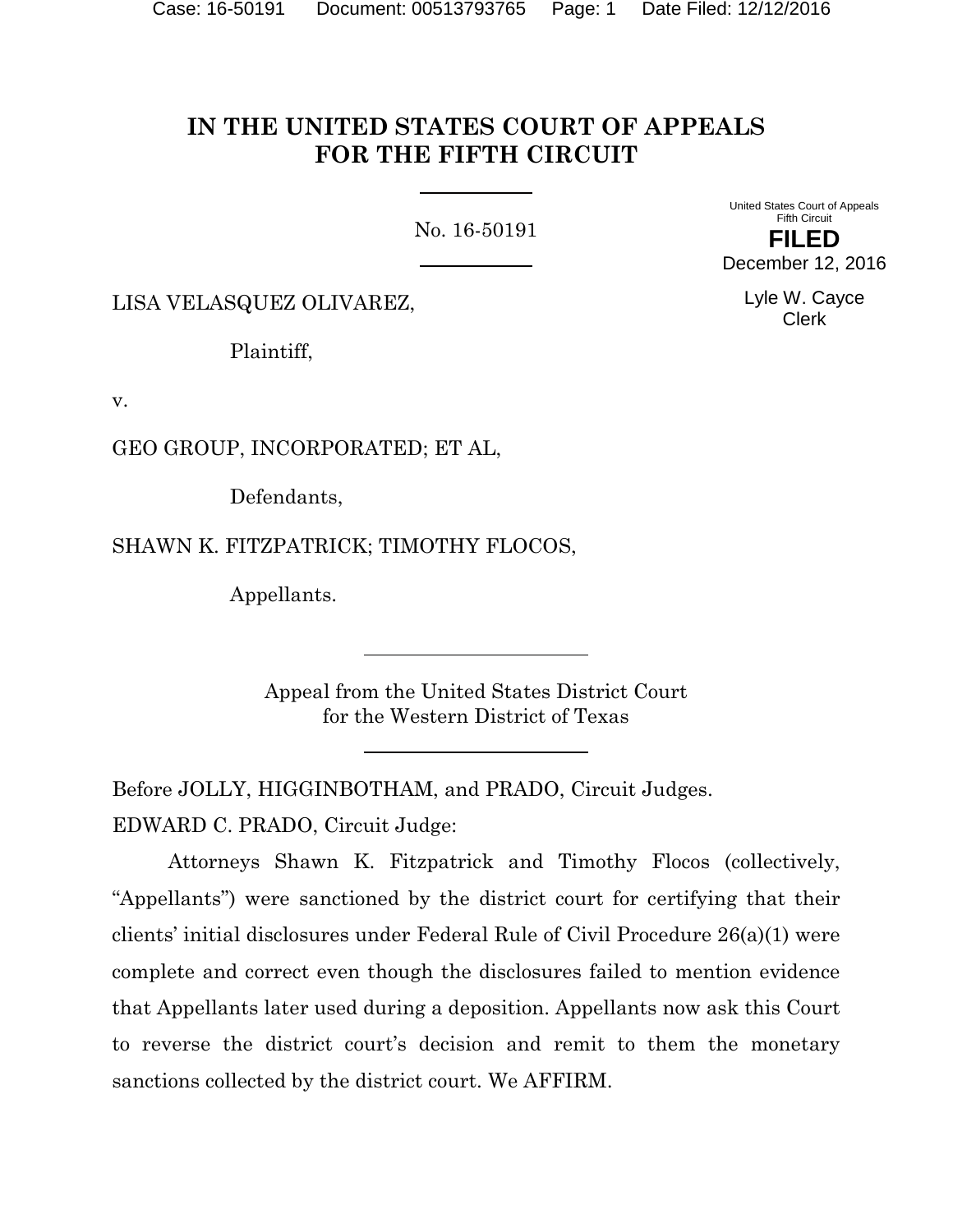### **I. BACKGROUND**

In 2012 and 2013, Plaintiff Lisa Velasquez Olivarez was allegedly sexually assaulted on multiple occasions while incarcerated at the Maverick County Detention Center ("MCDC"), a facility which was then operated by the GEO Group, Inc. ("GEO"). Olivarez alleged that she was sexually assaulted by Defendant Luis Armando Valladarez, who was a GEO employee at the time. Around the time of the alleged assaults, Olivarez made a series of phone calls to her mother and a friend named Juan using the MCDC's phone system. Each call began with a prerecorded message indicating that the call might be monitored and recorded. GEO recorded at least three of Olivarez's phone calls. During these phone calls, Olivarez discussed her encounters with Valladarez in ways that might be construed to suggest Olivarez consented to the sexual conduct.

On November 26, 2014, Olivarez filed a complaint against GEO, Valladarez, and other MCDC officials, raising various claims related to the alleged sexual assaults, including a civil rights claim under 18 U.S.C. § 1983. In response to these claims, Defendants argued, among other things, that Olivarez had "initiated consensual sex" with Valladarez and that the purportedly consensual sexual encounters did not deprive Olivarez of any civil rights under § 1983. On May 19, 2015, Fitzpatrick, in his capacity as GEO's attorney, submitted GEO's initial disclosures pursuant to Federal Rule of Civil Procedure 26(a)(1)(A). Flocos, who was representing Valladarez, submitted initial disclosures on behalf of his client the following day. Neither of these initial disclosures mentioned the audio recordings of Olivarez's conversations with her mother and her friend Juan.

Appellants deposed Olivarez on May 29, 2015. During the deposition, Fitzpatrick first questioned Olivarez about her phone conversations with her mother and her friend Juan. Olivarez testified that she told her mother and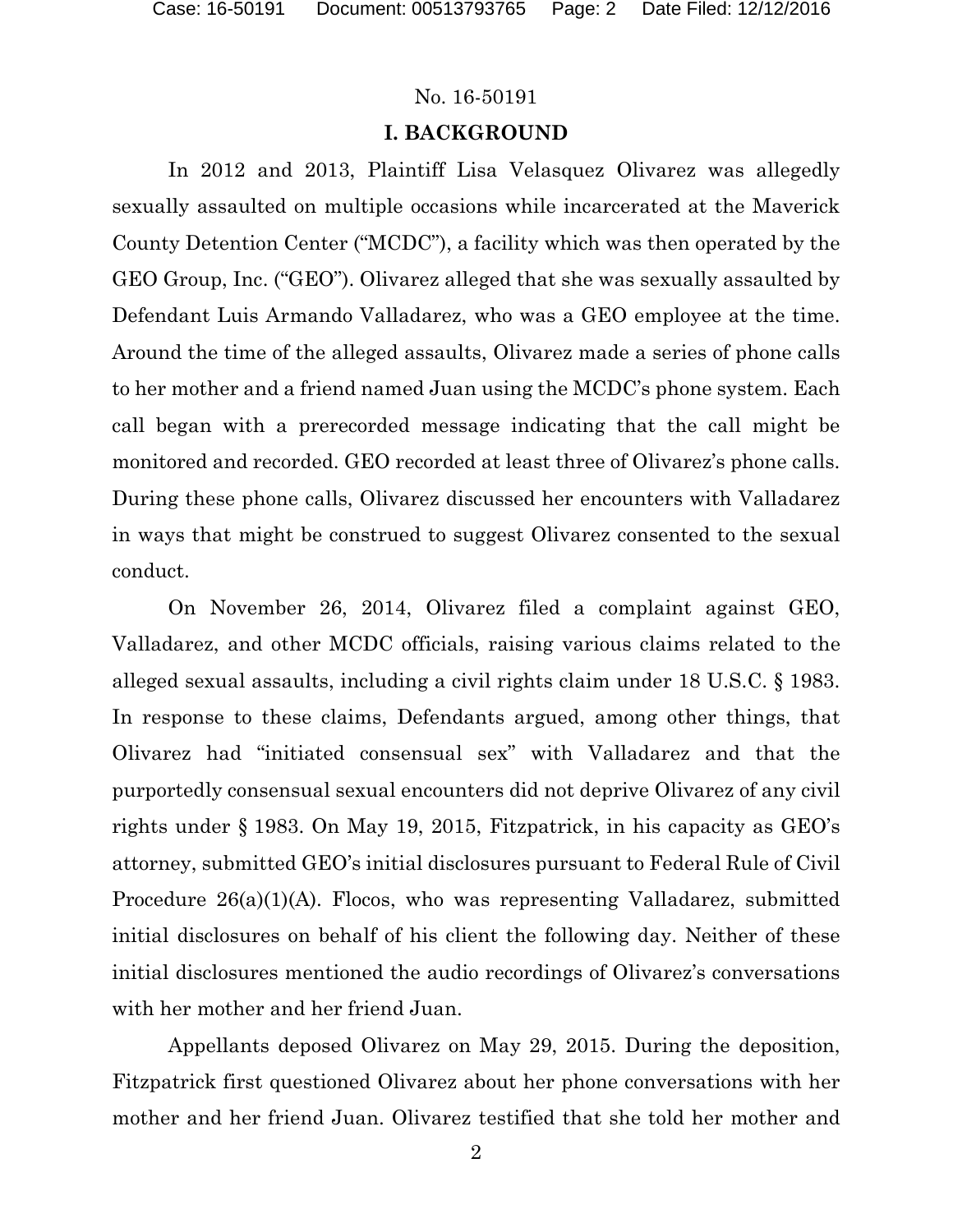Juan about the incidents with Valladarez, that her mother told her to be careful, and that she told Juan that Valladarez had forced her to have sex. Later in the deposition, Flocos played the recordings of Olivarez's phone calls and questioned her extensively about her conversations with her mother and Juan. After the deposition ended, Fitzpatrick provided Olivarez's counsel with an online link to the recordings.

On July 31, 2015, Olivarez filed a motion requesting that the district court impose sanctions on GEO and Valladarez under Federal Rules of Civil Procedure 26 and 37 for failing to include the audio recordings in their clients' initial disclosures. Under Rule 26(a)(1)(A):

a party must, without awaiting a discovery request, provide to the other parties . . . a copy—or a description by category and location—of all documents, electronically stored information, and tangible things that the disclosing party has in its possession, custody, or control and may use to support its claims or defenses, unless the use would be solely for impeachment . . . .

In addition, Rule 26(g)(1) requires that "[e]very disclosure under Rule  $26(a)(1)$ ... be signed by at least one attorney of record." By signing, an attorney certifies that an initial disclosure is "complete and correct" under the requirements of Rule  $26(a)(1)$  "to the best of the [attorney's] knowledge, information, and belief formed after a reasonable inquiry." Fed. R. Civ. P.  $26(g)(1)$ . "If a certification violates [Rule  $26(g)$ ] without substantial justification, the court . . . must impose an appropriate sanction on the signer, the party on whose behalf the signer was acting, or both." Fed. R. Civ. P.  $26(g)(3)$ . Likewise, a party is subject to sanctions under Rule  $37(c)(1)$  if the "party fails to provide information or identify a witness as required by Rule  $26(a)$  or (e), ... unless the failure was substantially justified or is harmless."

The parties settled their case while the motion for sanctions was under consideration by the district court. However, on October 20, 2015, the district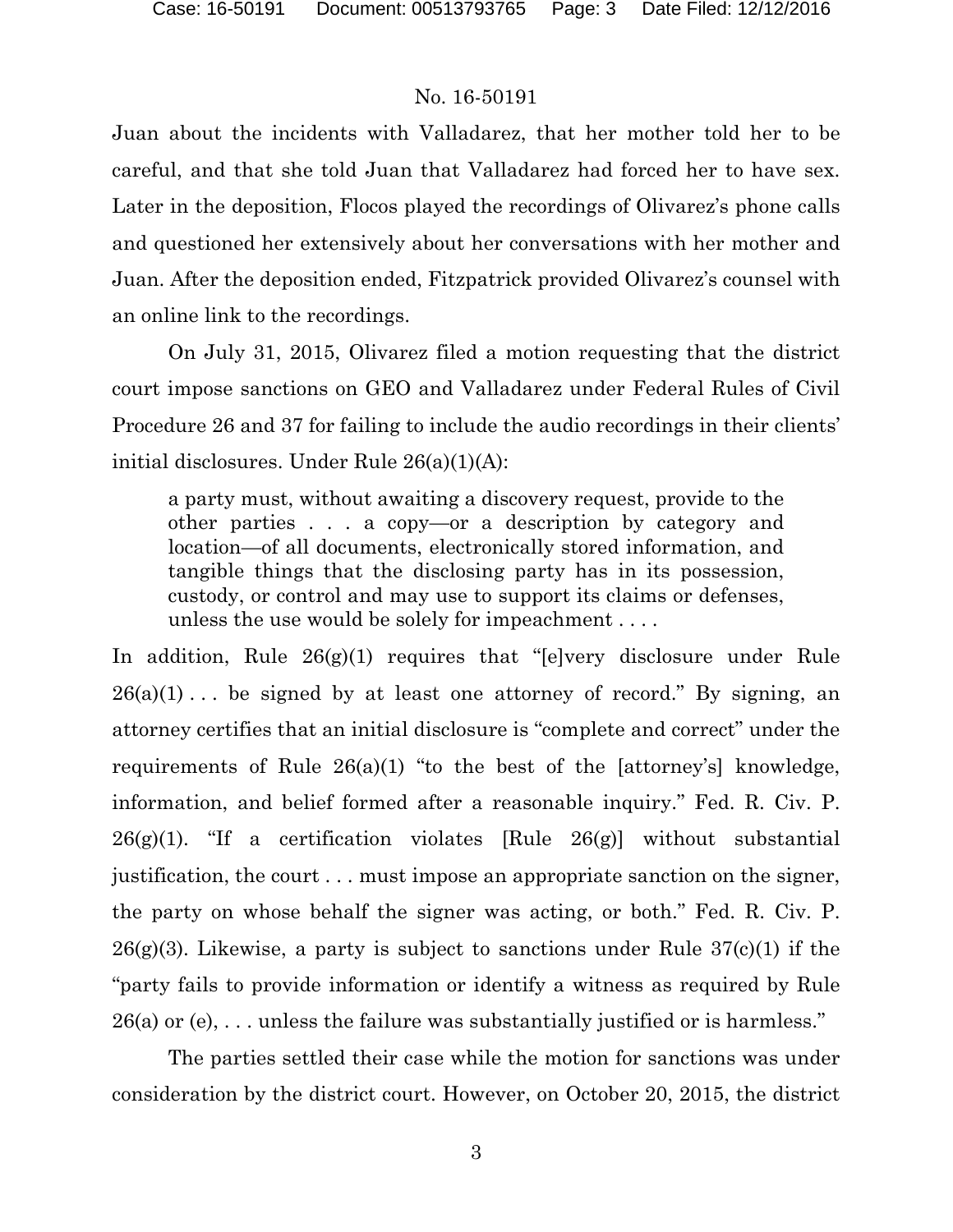court issued an order holding that the "audio recordings [did] not solely contain impeachment evidence, therefore Rule 26 required their disclosure." Pursuant to Rule 37 and the court's inherent authority, the district court imposed sanctions requiring each Appellant to pay a \$1,000 fine. Appellants subsequently filed motions for reconsideration. On January 27, 2016, the district court issued an order denying the motions for reconsideration. The district court explained that Appellants had certified that their clients' initial disclosures were "complete and correct" pursuant to Rule  $26(g)(1)$ , but the "disclosures did not include recorded phone calls despite their being encompassed by Rule  $26(a)(1)(A)(ii)$ ." After determining these omissions were not substantially justified, the district court concluded that sanctions were required under Rule 26(g)(3). On the same day, the district court dismissed Olivarez's cause of action with prejudice pursuant to Federal Rule of Civil Procedure  $41(a)(1)(A)(ii)$ .

Appellants timely appealed. On appeal, Appellants argue that the district court abused its discretion by (1) incorrectly applying Rule 26(a)(1)'s disclosure requirement and (2) failing to properly consider whether Appellants' purported violation of Rule 26 was substantially justified under Rule 26(g)(3).

#### **II. JURISDICTION AND STANDARD OF REVIEW**

We have jurisdiction over this appeal under 28 U.S.C. § 1291 because the district court's dismissal of the underlying action with prejudice constituted a final decision. *Marshall v. Kansas City S. Ry. Co.*, 378 F.3d 495, 500 (5th Cir. 2004); *Click v. Abilene Nat'l Bank*, 822 F.2d 544, 545 (5th Cir. 1987). "The district courts wield their various sanction powers at their broad discretion." *Topalian v. Ehrman*, 3 F.3d 931, 934 (5th Cir. 1993). Thus, we "may reverse a district court's award of sanctions only if we find that the court abused its discretion in imposing them." *Id.* "A district court abuses its discretion if it awards sanctions based on an erroneous view of the law or on a clearly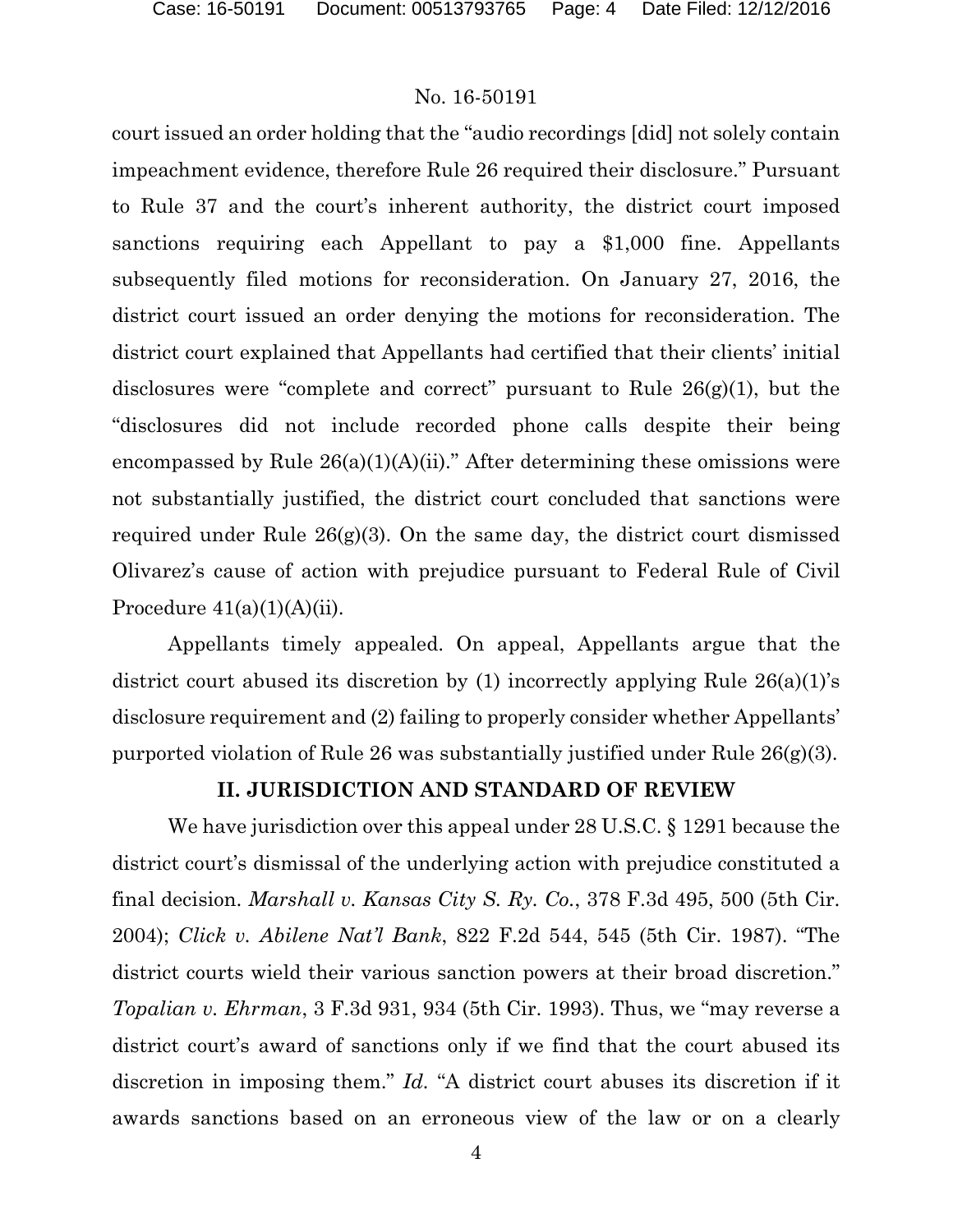erroneous assessment of the evidence." *Procter & Gamble Co. v. Amway Corp.*, 280 F.3d 519, 526 (5th Cir. 2002) (quoting *Walker v. City of Bogalusa,* 168 F.3d 237, 240 (5th Cir. 1999)).

## **III. DISCUSSION**

## **A. Substantive Versus Impeachment Evidence**

Appellants first argue that they used the recordings solely to impeach Olivarez's credibility; therefore, they were not required to disclose the recordings under Rule 26(a)(1), which specifically states evidence need not be disclosed if "the use would be solely for impeachment." Appellants contend the district court abused its discretion by announcing a novel standard under Rule 26(a)(1) and then sanctioning them for not complying with that novel standard. But contrary to Appellants' contentions, the district court's decision was firmly grounded in this Court's precedent.

"Substantive evidence is that which is offered to establish the truth of a matter to be determined by the trier of fact." *Chiasson v. Zapata Gulf Marine Corp.*, 988 F.2d 513, 517 (5th Cir. 1993). "Impeachment evidence, on the other hand, is that which is offered to 'discredit a witness . . . to reduce the effectiveness of [her] testimony by bringing forth evidence which explains why the jury should not put faith in [her] or [her] testimony.'" *Id.* (quoting John P. Frank, *Pretrial Conferences and Discovery—Disclosure or Surprise?*, 1965 Ins. Law J. 661, 664).

This Court has made clear that some evidence serves both substantive and impeachment functions and thus should not be treated as "solely" impeachment evidence. *Id.*; *see also Baker v. Canadian Nat'l/Ill. Cent. R.R.*, 536 F.3d 357, 368–69 (5th Cir. 2008) (acknowledging that surveillance videos contradicting testimony from plaintiff's witnesses were of a substantive nature, regardless of their impeachment value). Other courts have taken similar approaches. *See Searles v. Van Bebber*, 251 F.3d 869, 877 (10th Cir.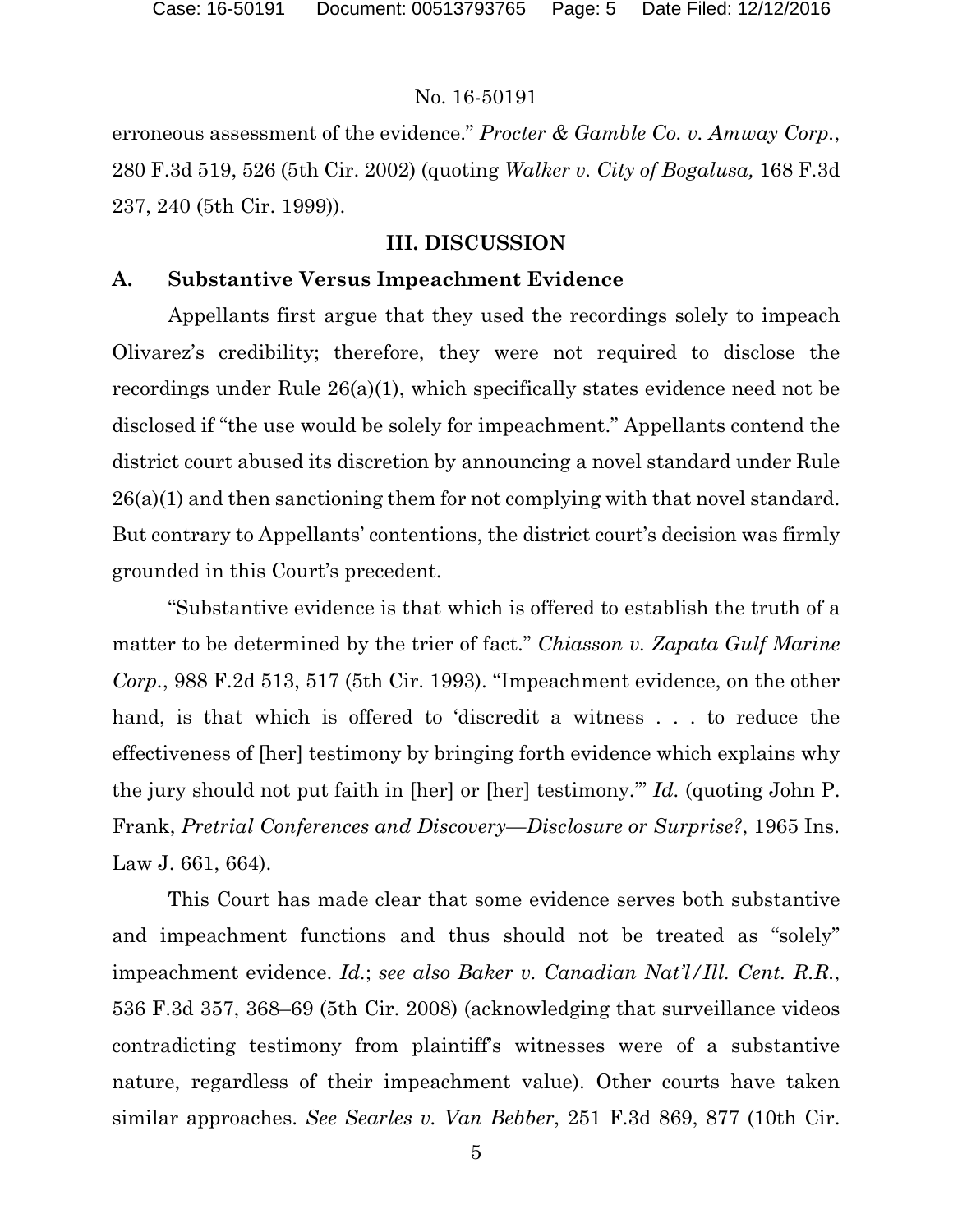$\overline{a}$ 

### No. 16-50191

2001) ("If, as the judge saw it, the evidence was really more than mere impeachment evidence, then the witnesses should have been disclosed."); *Wilson v. AM Gen. Corp.*, 167 F.3d 1114, 1122 (7th Cir. 1999) (holding that witnesses who provided impeachment testimony should have been disclosed prior to trial because the testimony was part of defendant's "primary line of defense"); *Klonoski v. Mahlab*, 156 F.3d 255, 270 (1st Cir. 1998) (holding that evidence was not introduced "solely for impeachment purposes" where the evidence was "both impeaching and substantive"). Rule 26(a)(1)'s automatic disclosure requirement "was adopted to end two evils that had threatened civil litigation: expensive and time-consuming pretrial discovery techniques and trial-by-ambush." *Standley v. Edmonds-Leach*, 783 F.3d 1276, 1283 (D.C. Cir. 2015) (quoting *Hayes v. Cha*, 338 F. Supp. 2d 470, 503 (D.N.J. 2004)). "A too expansive reading of the impeachment exception 'could cause a resurgence of these evils.'" *Id.* at 1283–84 (quoting *Hayes*, 338 F. Supp. 2d at 503).

In *Chiasson*, a local rule required "each party to list the exhibits to be presented at trial," but if a party had "good cause not to disclose exhibits to be used *solely for the purpose of impeachment*," the party was permitted to request an ex parte conference with the court to explain why the exhibits should not be disclosed prior to the trial. 988 F.2d at 515.1 The district court ruled that a video surveillance tape could be shown to the jury during trial, even though it was not previously disclosed pursuant to the local rule. *Id.* at 513. In doing so, the district court implicitly found that the video, which showed the plaintiff "sweeping [a] carport, working under a car, entering a

<sup>&</sup>lt;sup>1</sup> *Chiasson* predated the current version of Rule 26(a). Prior to December 1, 1993, Rule 26 imposed no duty to disclose information to an opposing party in the absence of formal discovery requests. *See* Fed. R. Civ. P. 26 advisory committee's note to 1993 amendment. Despite this historical difference in the rule, however, *Chiasson* still provides clear guidance on how this Court interprets the phrase "solely for the purpose of impeachment" in the context of pretrial disclosures.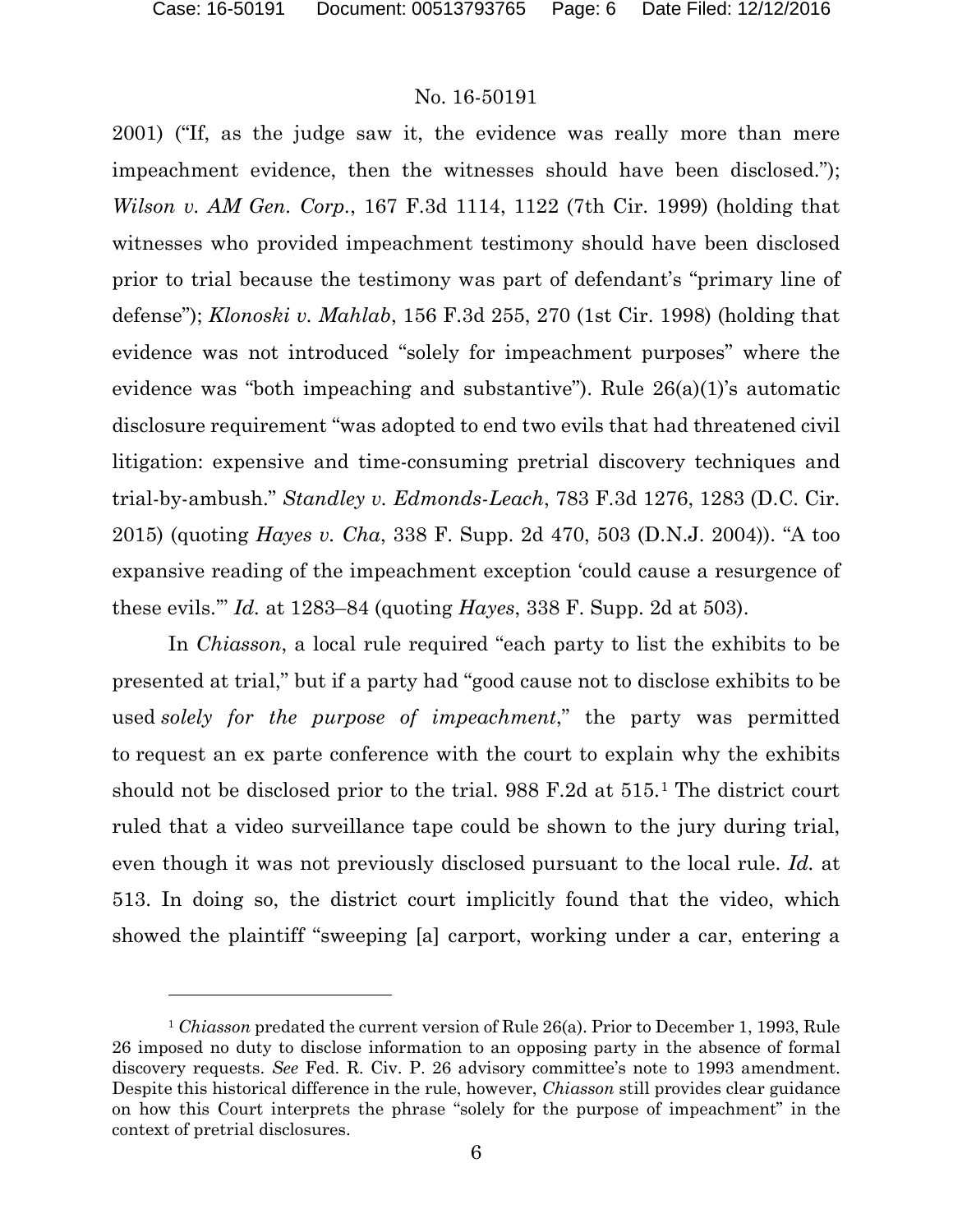store, and buying food," was being used at trial solely to challenge the credibility of the plaintiff's testimony that she was "unable to carry on daily activities without pain." *Id.* at 513, 515–17. On appeal, however, this Court pointed out that the evidence tended to establish the truth of "key issues" to be determined by the jury, namely "the severity of [the plaintiff's] pain and the extent to which she ha[d] lost the enjoyment of normal activity." *Id.* at 517. This Court held that "[b]ecause the tape is, at the very least[,] in part substantive, it should have been disclosed prior to trial, regardless of its impeachment value." *Id.* at 517–18.

In the instant case, the recordings of Olivarez's phone calls likely had some impeachment value because they were at least arguably inconsistent with Olivarez's testimony during the deposition regarding her conversations with her mother and her friend Juan. But the recordings also had substantive value because they seemed to suggest that Olivarez may have consented to the sexual encounters with Valladarez. The recordings tended to establish the truth of a key issue Defendants raised as a defense in the case—that Olivarez had "initiated consensual sex" with Valladarez. Accordingly, the recordings were, at the very least, in part substantive, and the district court did not abuse its discretion in concluding that Appellants were required to disclose the recordings under Rule 26(a)(1).

### **B. Substantial Justification**

Appellants also argue that the district court failed to properly consider whether their decision to withhold the audio recordings from the initial disclosures was substantially justified. "Substantial justification for the failure to make a required disclosure has been regarded as justification to a degree that could satisfy a reasonable person that parties could differ as to whether the party was required to comply with the disclosure [obligation]." *Grider v. Keystone Health Plan Cent., Inc.*, 580 F.3d 119, 140 n.23 (3d Cir. 2009) (quoting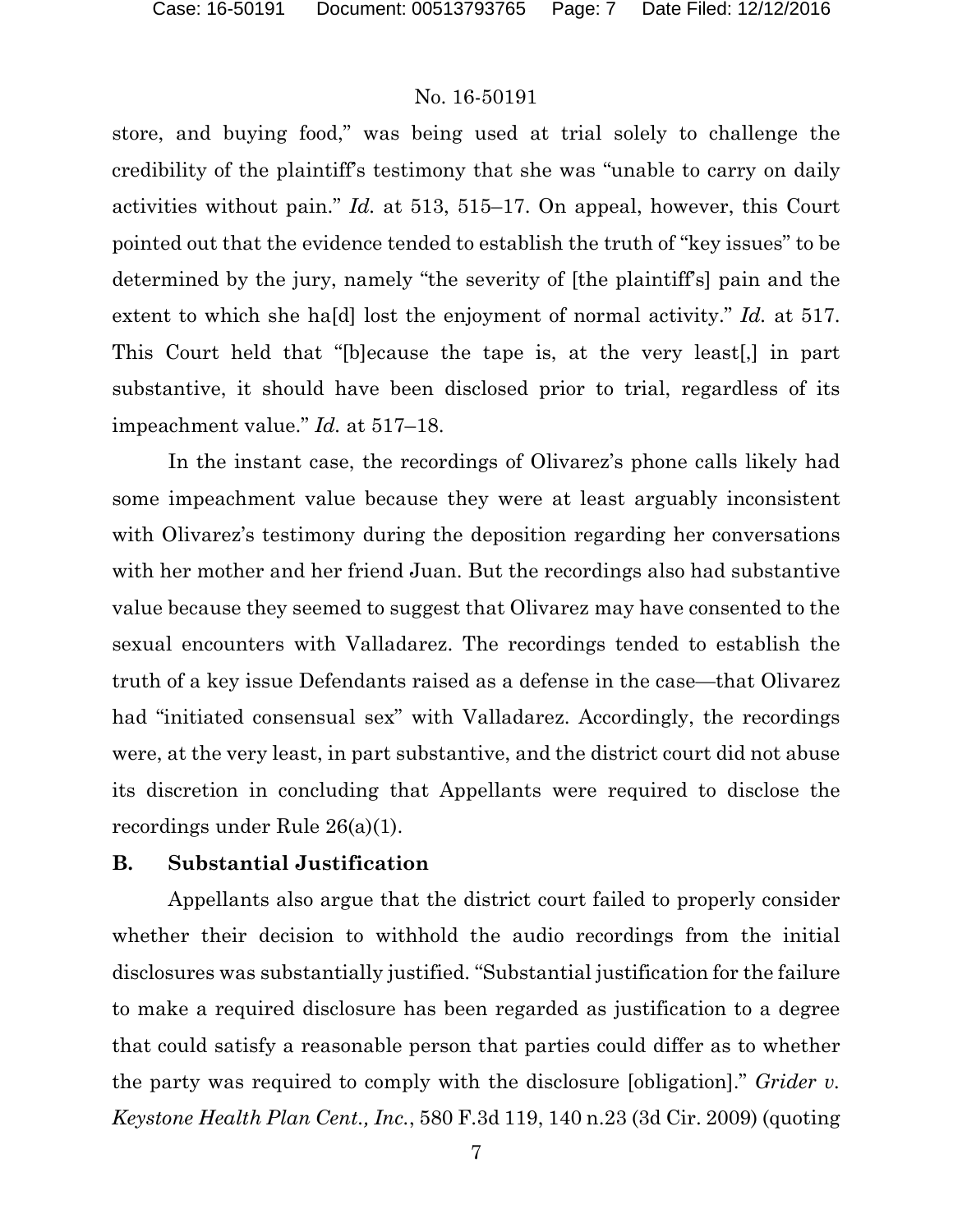*Tolerico v. Home Depot*, 205 F.R.D. 169, 175–76 (M.D. Pa. 2002)); *see also Pierce v. Underwood*, 487 U.S. 552, 564–65 (1988) (holding, in another context, that "substantially justified" means "justified to a degree that could satisfy a reasonable person"); *Sun River Energy, Inc. v. Nelson*, 800 F.3d 1219, 1227–29 (10th Cir. 2015) (holding that "substantial justification" under Rule 37 means "justified to a degree that could satisfy a reasonable person"); *Sheppard v. River Valley Fitness One, L.P.*, 428 F.3d 1, 12 (1st Cir. 2005) (same); *Preuss v. Kolmar Labs., Inc.*, 970 F. Supp. 2d 171, 175 (S.D.N.Y. 2013) (same). The attorney's decision to refrain from disclosing the information must have had a "reasonable basis both in law and fact." *Underwood*, 487 U.S. at 565.

Appellants cite several cases in support of their contention that they had a reasonable basis for concluding that disclosure was not required. Some of these cases suggest that evidence does not need to be disclosed under Rule  $26(a)(1)$ , even if the evidence has substantive value, so long as the evidence is offered solely for impeachment. *See DeBiasio v. Ill. Cent. R.R.*, 52 F.3d 678, 686 (7th Cir. 1995); *Ruddell v. Weakley Cty. Sheriff's Dep't*, No. 1:07-CV-01159, 2009 WL 7355081, at \*1 (W.D. Tenn. May 22, 2009); *Lomascolo v. Otto Oldsmobile-Cadillac, Inc.*, 253 F. Supp. 2d 354, 359–60 (N.D.N.Y. 2003); *Halbasch v. Med-Data, Inc.*, 192 F.R.D. 641, 648–50 (D. Or. 2000). Appellants also cite cases suggesting that evidence does not need to be disclosed under Rule 26(a)(1) if a party's subjective intent is to use the evidence solely for impeachment. *See Nehara v. California*, No. 1:10-CV-00491, 2013 WL 1281618, at \*3 (E.D. Cal. Mar. 26, 2013); *Doyle v. N.J. Transit Rail Operations, Inc.*, No. CIV.A.04-5209, 2008 WL 4755735, at \*3 (D.N.J. Oct. 29, 2008).

However, all of the cases cited by Appellants were decided by courts outside this Circuit. The only controlling authority on the issue is *Chiasson*. In that case, we held that evidence should not be treated as "solely" impeachment evidence if it tends to establish the truth of key issues to be determined by the